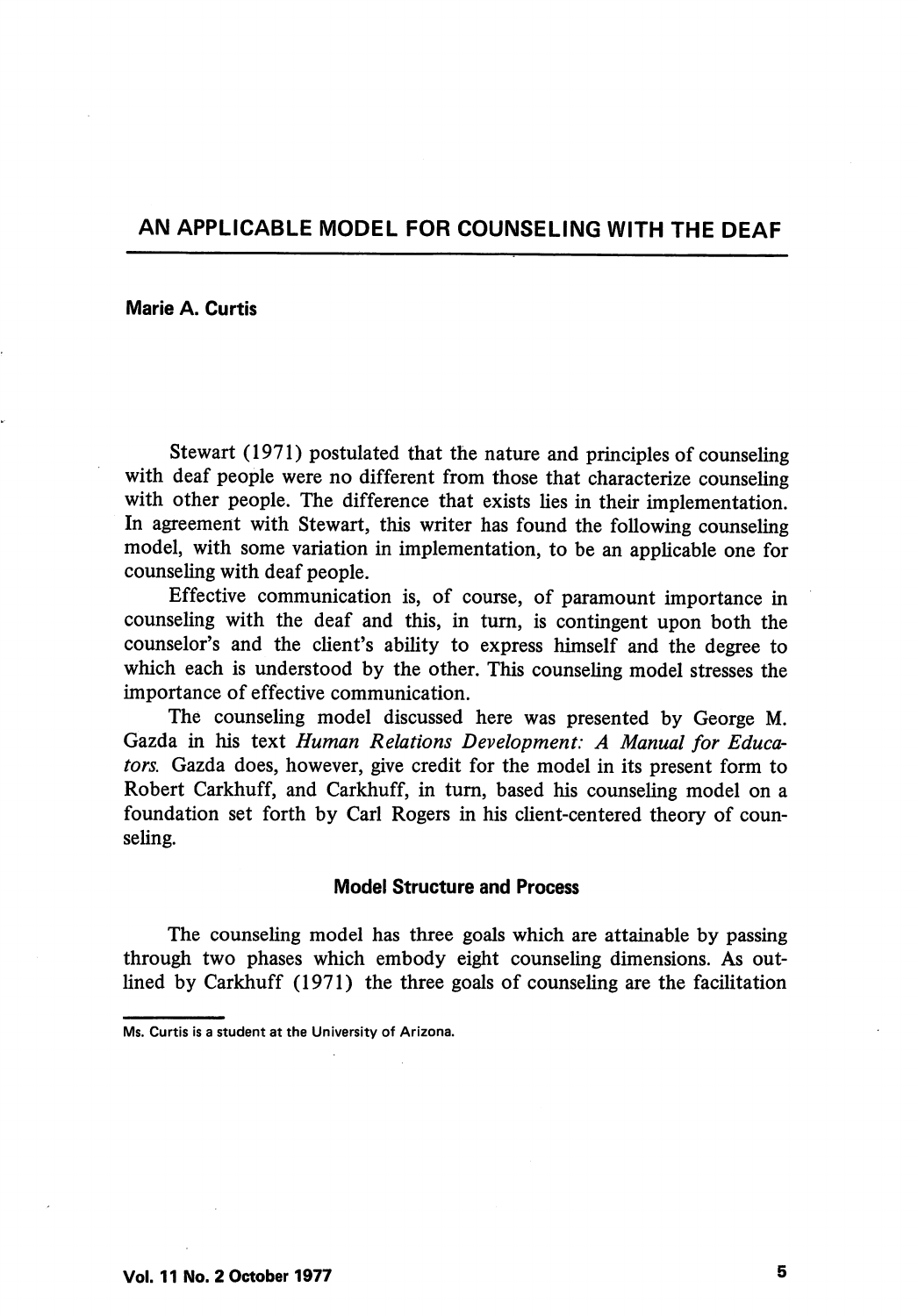of (a) client self-exploration, (b) client understanding, and (c) client ac tion. The two phases as identified by Gazda (1973) are the facilitation and initiative phases, and the eight counseling dimensions identified by Carkhuff and Berenson (1967) are empathy, respect, warmth, concreteness, genuineness, self-disclosure, confrontation, and immediacy.

The counseling process goals are based on beliefs that the counselor's full comprehension of the client's problem is a prerequisite to his ability to assist the client with it, and, likewise, the client's understanding of his problem and its ramifications is a prerequisite to his participation in its solution. Further, when the client is assisted in the exploration of his problem in depth, he is likely to understand it and himself better. Lastly, the most difficult phase of problem-solving, the counselor and the client together can produce a plan of action which will lead to the resolution of the problem.

The two phases of the counseling model encompass initially establish ing a relationship with the client (facilitation phase) and then planning action toward problem resolution (initiative phase). The establishment of a relationship may be accomplished through verbal or nonverbal expression, direct physical action, or a combination of these modes depending upon the client's level of functioning. The counselor suspends acting on his judge ments about the client and earns the right to risk conditionality during the initial phase. The action phase involves making difficult decisions and doing hard work. It is the test of whether the counselor is actually able to assist the client by beheving in both his own and his client's ability to devise a plan of action and follow through with it. This plan of action must lead to the successful resolution of the client's problem as well as provide him with a tool for solving future problems. It is doubtful that the counselor can be of much assistance to the client if he, himself, has not resolved the specific issue presented by his client.

The counseling dimensions of importance in initially establishing a relationship are empathy, respect, and warmth. Empathy may be defined as in-depth understanding; respect may be defined as belief in; and warmth may be defined as caring. Empathy appears to be the most essential dimension in the counseling process according to Carkhuff (1969a). The counselor will not be able to help his client if he does not first understand the client and his problem. Likewise, the counselor can not help his client if he has no belief in the client's ability to solve his own problems. Respect develops as the counselor learns more about the client's uniqueness and abilities. Closely related to empathy and respect is warmth. Caring is the consequence of knowing or understanding and having faith in or respecting others. It is doubtful that a counselor will be able to help a client if he does not care for the client. The counselor is significantly involved in the counseling process. Warmth is communicated primarily nonverbally. Responding with empathy, respect, and warmth leads to increased client self-exploration.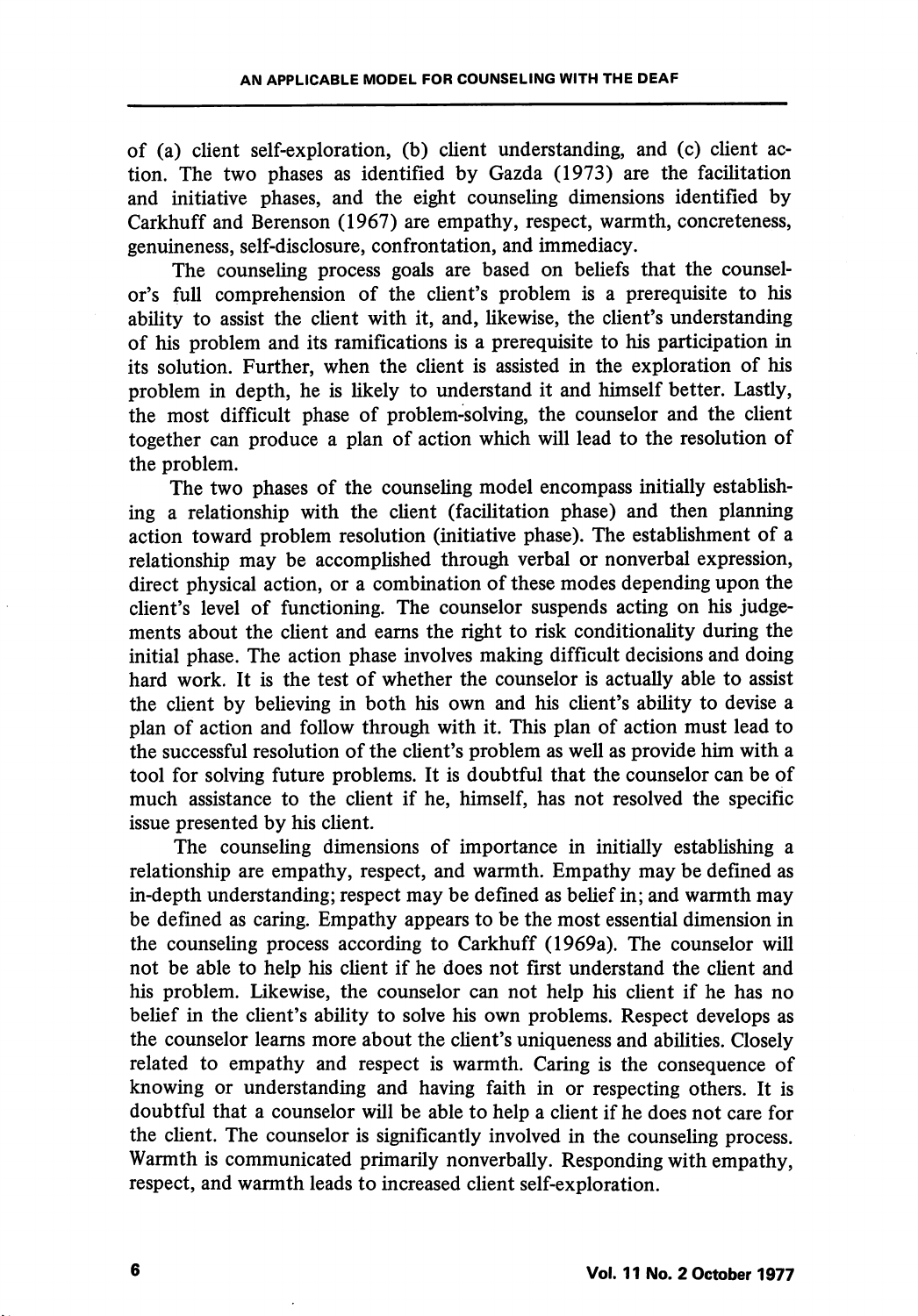When the client appears to have reached a plateau in his self-exploration, new dimensions are implemented to encourage the client to risk greater selfexploration. The dimensions of concreteness, genuineness, and self-disclosure are then added. The implementation of these dimensions introduces some degree of threat to the client. When the counselor presses for more specifi city on the part of the client, when he models genuineness for the client, or when he self-discloses encouraging greater intimacy in the relationship, he increases the threat-level for the client. These dimensions are both facilitative by encouraging greater exploration and action-oriented by promoting prob lem-solving or planning.

Concreteness may be defined as the client's ability to specify or accur ately label his feelings and experiences. The counselor models concreteness by initially being as specific as the client is and then by being more specific than the client. If the counselor's timing is correct, the client will achieve greater understanding.

Genuineness may be defined as the ability of the counselor to be real or honest with the client. His verbalizations are congruent with his inner feelings. Whether the counselor's genuineness is useful to the client will often depend on the counselor's ability to time his level of honesty so as to lead to greater trust and understanding. Timing is important and caution should be exercised in implementing this counseling dimension.

Self-disclosure by the counselor can lead to greater closeness between the client and the counselor if what is disclosed is appropriate or relevant to the client's concern.

The last two counseling dimensions of confrontation and immediacy are primarily action dimensions. Confrontation or emphasizing action can not be done until the relationship has been established, that is, until the counselor earns the right to confront. Confrontation is an important action dimension, and it can be very useful when the client knows from previous interaction with the counselor that the counselor is concerned about his welfare and cares enough to risk the relationship by being honest with him. Confrontation repeatedly is concerned with a descrepancy between what the client has been saying about himself and, in reality, what he has been doing. The immediacy dimension is often related to confrontation. Immediacy refers to what is actually taking place between the counselor and the client. It deals with the reality of the situation in the here and now. When the coun selor appropriately uses the immediacy dimension, the client can gain greater understanding of himself and of how he affects others. Timing is important in the implementation of this counseling dimension to assure productive use by the client.

Many and varied are the courses of action that may be devised for the client to assist him in achieving his goals or to provide him with some direction. The client's intellectual, physical, or emotional aspects or a combination of these may be encompassed in such a plan of action.

 $\overline{\mathbf{z}}$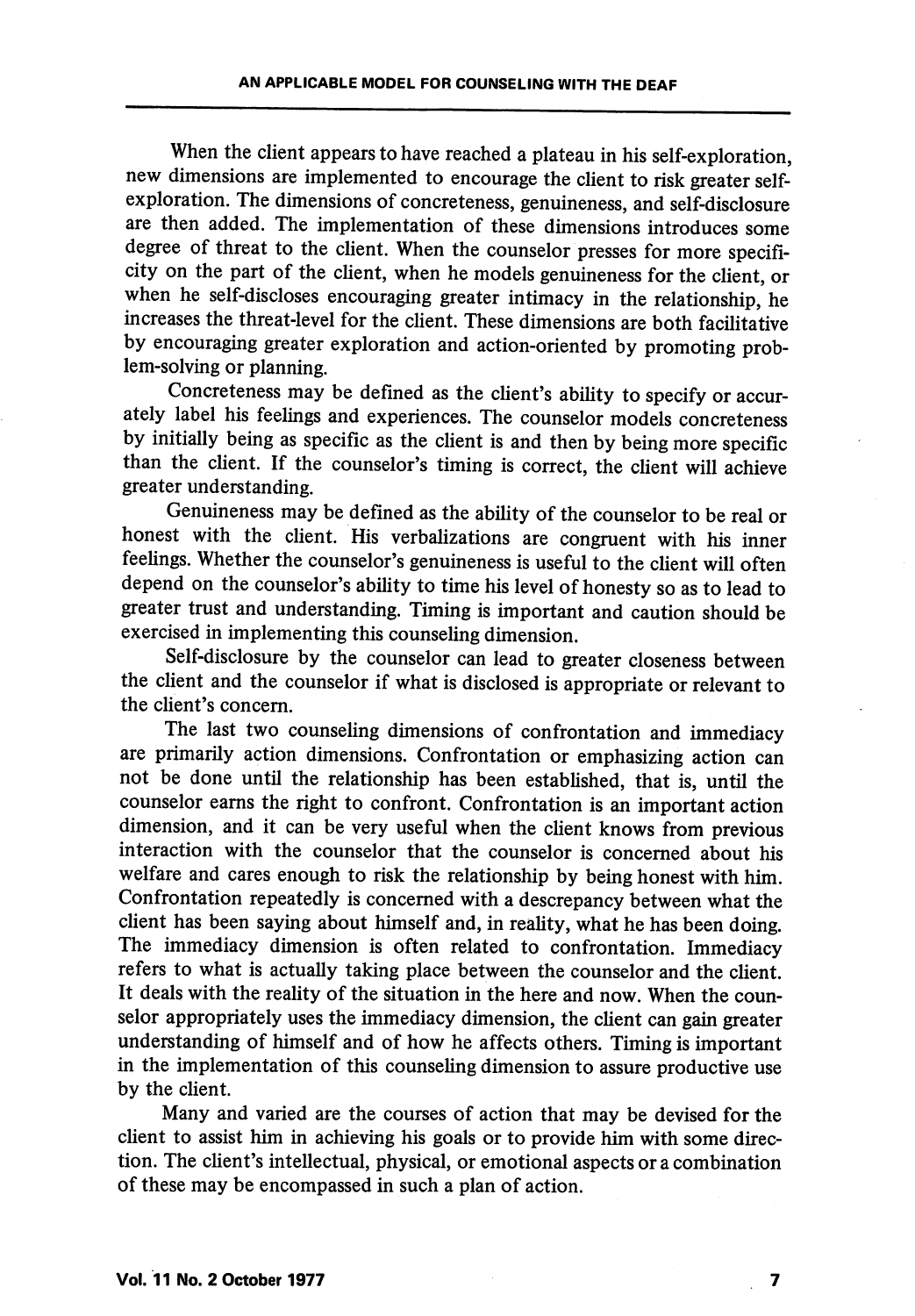## **Discussion**

The three counseling goals of facilitating client self-exploration, client self-understanding, and client action are certainly achieveable goals in counseling with deaf clients.

The establishment of a relationship between a hearing counselor and a deaf client in the first phase of the counseling model may require more time than it would if both the client and the counselor were hearing or deaf. Trusting a hearing counselor or risk-taking does not come easily to the deaf client. Communication of empathy and respect may be done through sign language and the communication of warmth is primarily nonverbal..

In the latter part of the first phase serious difficulties may arise when the three counseling dimensions of concreteness, genuineness, and selfdisclosure are implemented if the relationship between the client and the counselor has not been firmly established, due to the degree of threat that the deaf client experiences. The fact that the counselor does model specific counseling dimensions creates a situation which is especially beneficial to a deaf chent. Specificity, genuineness and self-disclosure all may be difficult tasks for a deaf client.

The action phase of the counseling model may be heavily weighted toward the counselor due to a lack of knowledge and/or experiences on the part of many deaf clients, but the responsibility for action may be appropriately placed on the deaf client. Confrontation should be cautiously utilized even though a deaf client may not find confrontation as threatening as a hearing client due to the frequency with which he is confronted in his daily endeavors. That is, he experiences and deals with many descrepancies which are situationally originated. The immediacy dimension may be the most difficult one for some deaf clients functioning on a more literal cognitive level to comprehend.

Because the counseling model is humanistic in its approach, it is applicable to deaf clients of normal intelligence regardless of their English verbal levels. The ability of the client to think abstractly is not a prerequisite to the utilization of this model as it is with many other counseling models.

The emphasis on discrimination skills (facilitation phase) and commun ication skills (action phase) by Carkhuff (1969 a,b) and, similarly, perceiving and responding skills by Gazda (1973) places responsibihty on the counselor to "tune-in" to many deaf client's natural inclination to perceive and respond nonverbally.

The counseling model is didactic, experiential, and growth facilitating, which is a most effective way of assisting a deaf client in his personal/social development and adjustment.